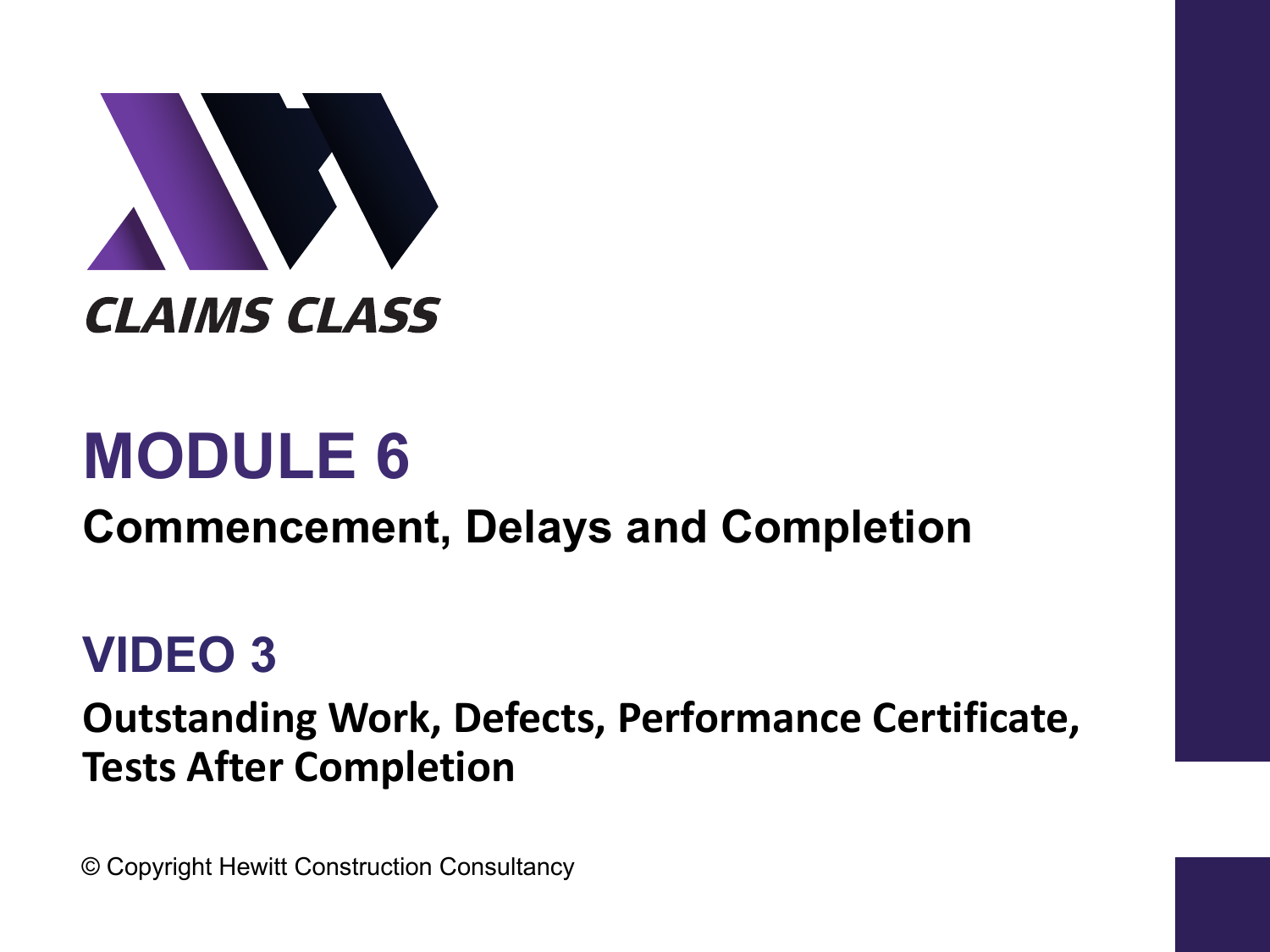### **Clause 11 – Defects Liability 11.1 Completion of Outstanding Work and Remedying Defects**

- Defects shall be notified to the Contractor
- The Contractor shall:
	- Complete any work which is outstanding at Taking-Over
	- Remedy defects or damage by the expiry of the Defects Notification Period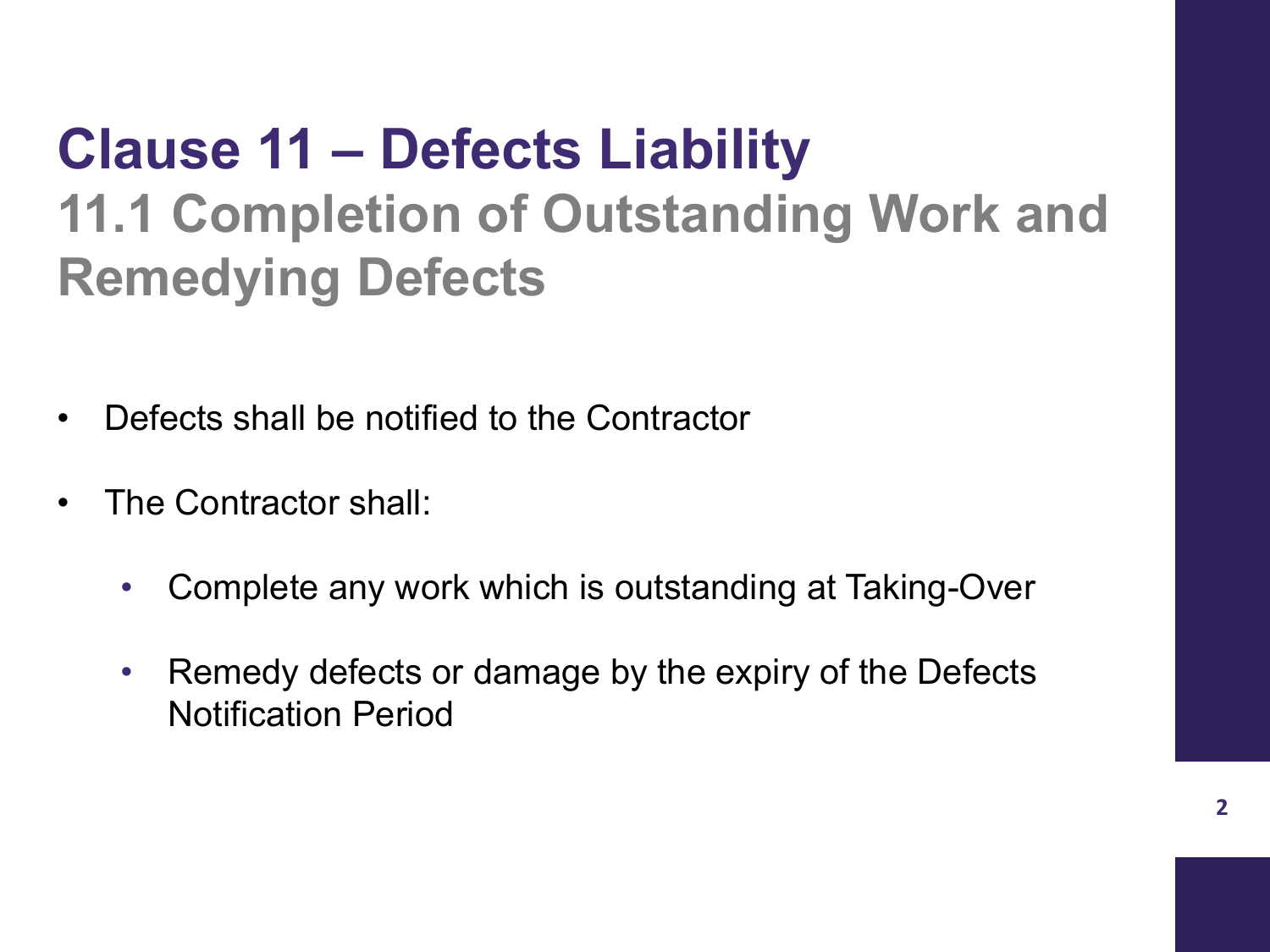### **Clause 11 – Defects Liability 11.2 Costs of Remedying Defects**

- The cost of completing outstanding work and remedying defects is to be borne by the Contractor
- If the work is attributable to any other cause, the Contractor shall be notified
- If applicable, the work shall be treated as a variation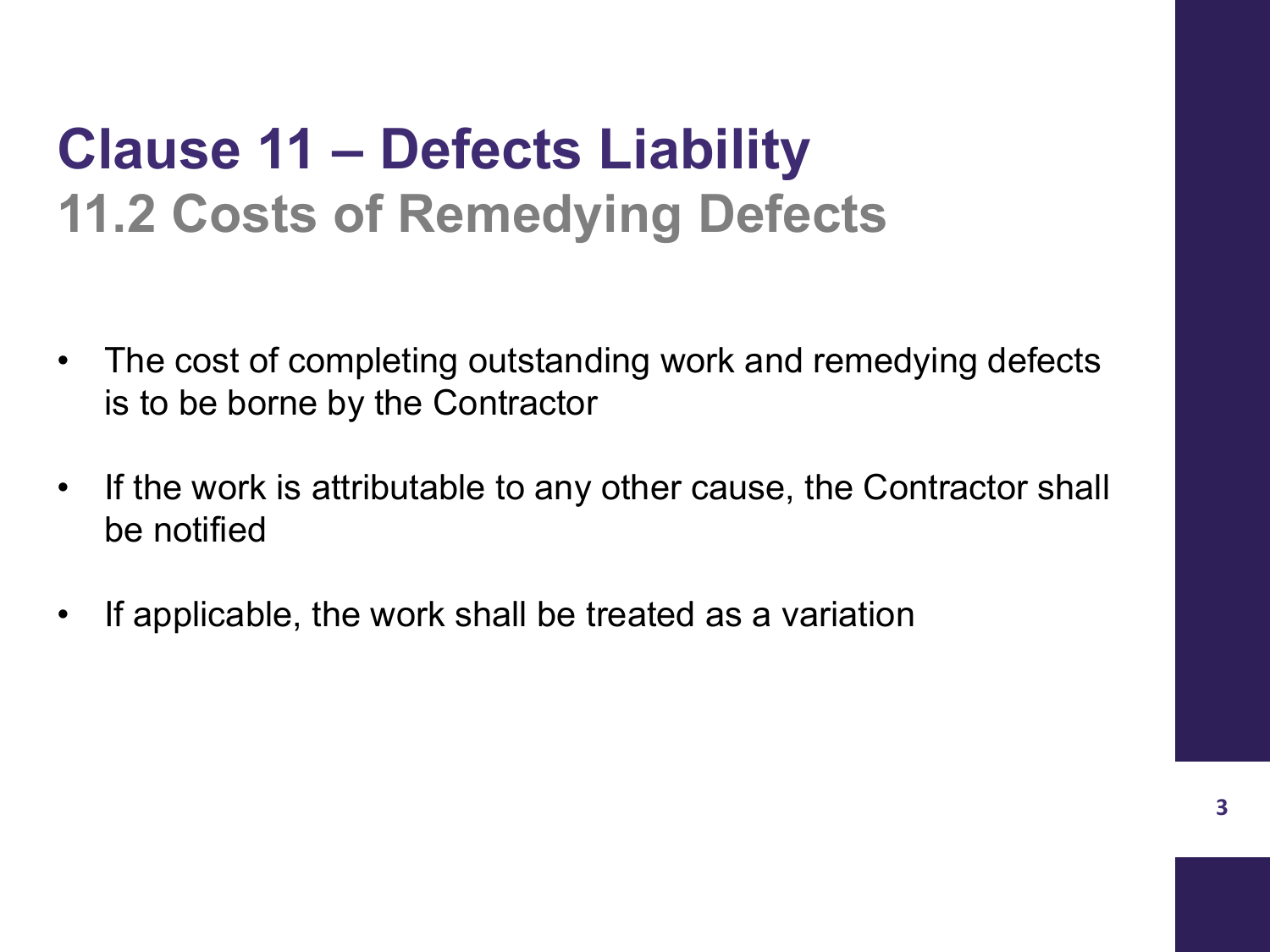### **Clause 11 – Defects Liability 11.4 Failure to Remedy Defects**

- If the Contractor fails to remedy any defect within a reasonable time, a date may be fixed by which the defect or damage is to be remedied
- The Contractor shall be given notice of this date
- If the Contractor fails to remedy the defect by the notified date, the Employer may arrange for the work to be carried out by others
- The Contractor shall pay the Employer's costs in doing so
- If the defect prevents the Employer from receiving substantial benefit, the Employer may terminate and recover any sums paid for the works in question, plus additional costs incurred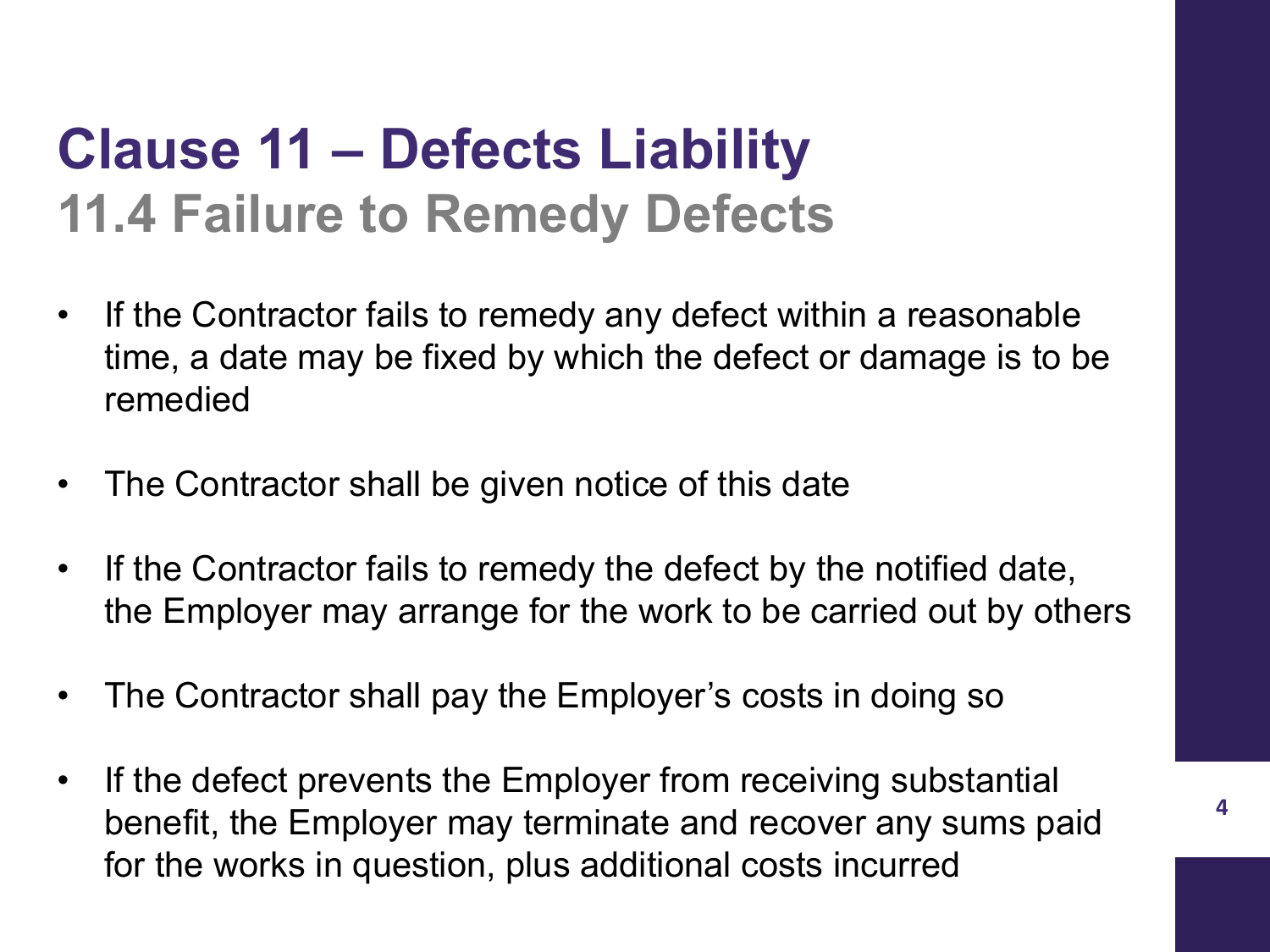### **Clause 11 – Defects Liability 11.6 Further Tests**

- If the remedying of defects may affect the performance of the Works, the Engineer, by notice, may require the repetition of tests
- The tests shall be carried out in accordance with the terms applicable to the previous tests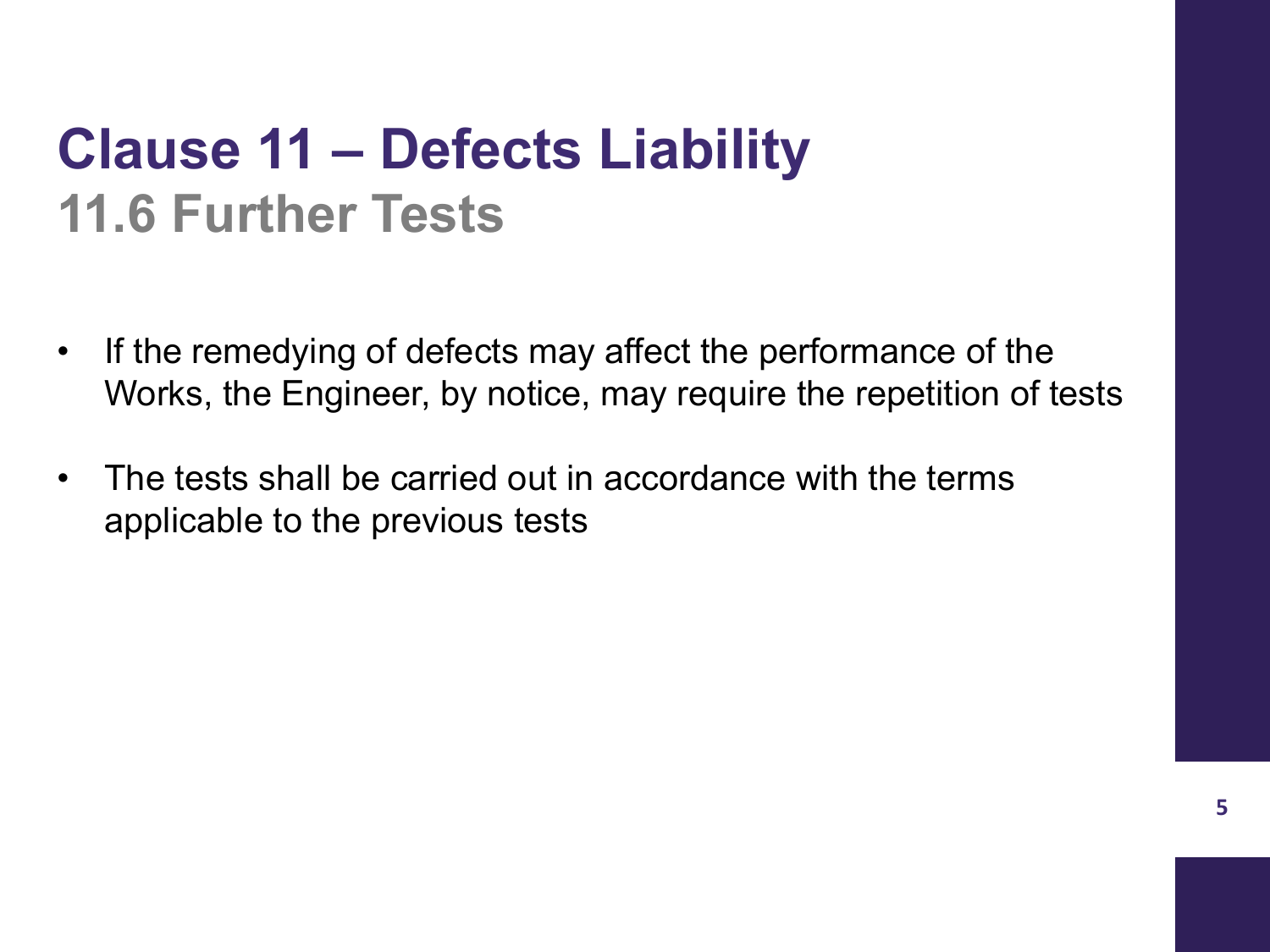### **Clause 11 – Defects Liability 11.8 Contractor to Search**

• If required, the Contractor shall search for the cause of any defect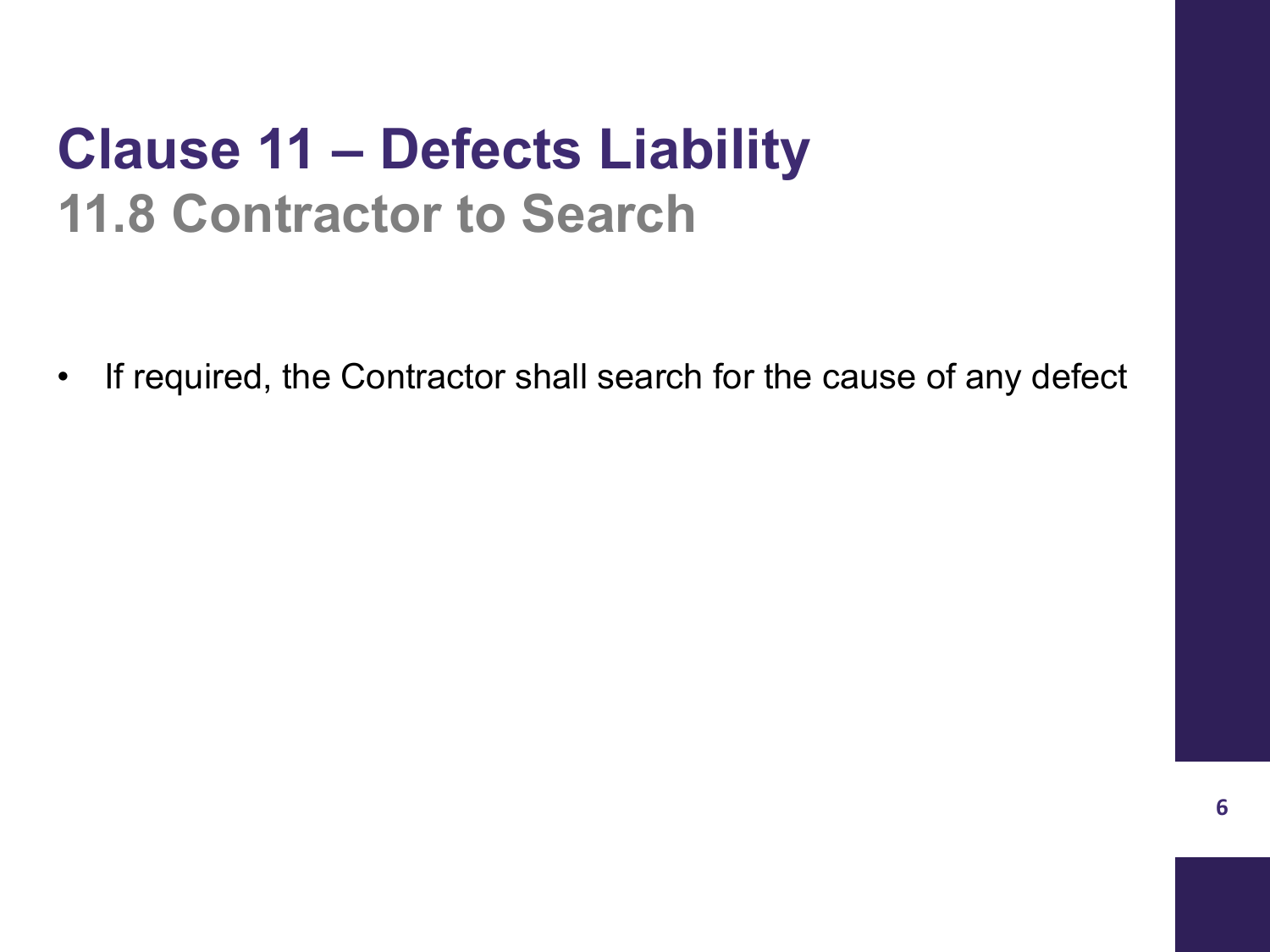### **Clause 11 – Defects Liability 11.9 Performance Certificate**

- Performance of the Contractor's obligations is not completed until the Engineer has issued the Performance Certificate
- The Performance Certificate shall state the date on which the Contractor completed his obligations
- The Engineer shall issue the Performance Certificate within 28 days after the expiry dates of the Defects Notification Periods
- The Performance Certificate may be withheld if the Contractor has not supplied all the Contractor's Documents, or completed and tested all the Works, including remedying any defects
- Only the Performance Certificate shall be deemed to constitute acceptance of the Works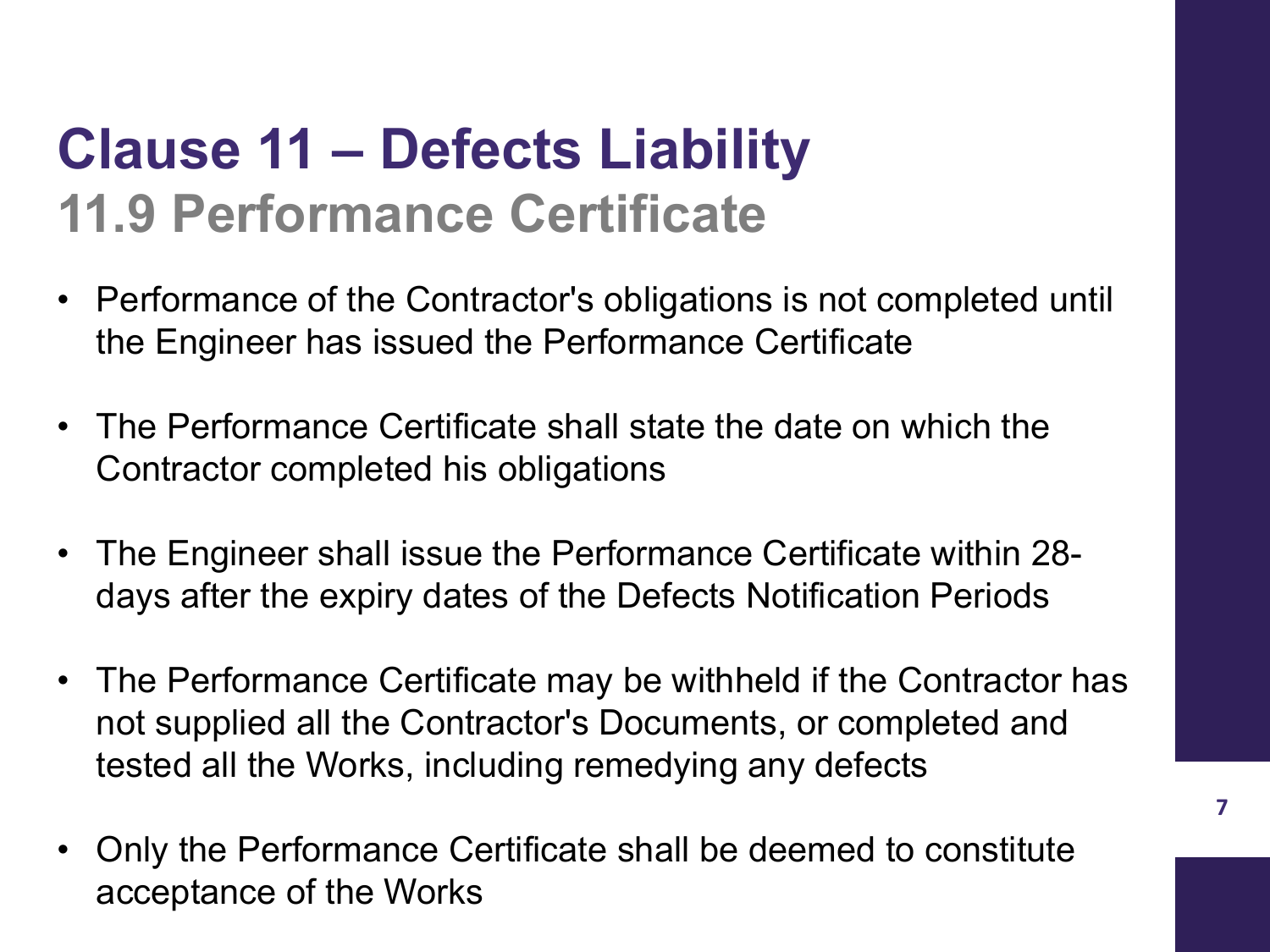### **Clause 11 – Defects Liability 11.11 Clearance of Site**

- The Contractor shall remove Contractor's Equipment, surplus material, wreckage, rubbish and Temporary Works within 28-days of receipt of the Performance Certificate
- In the case of failure of the Contractor, the Employer may dispose of such items at the cost of the Contractor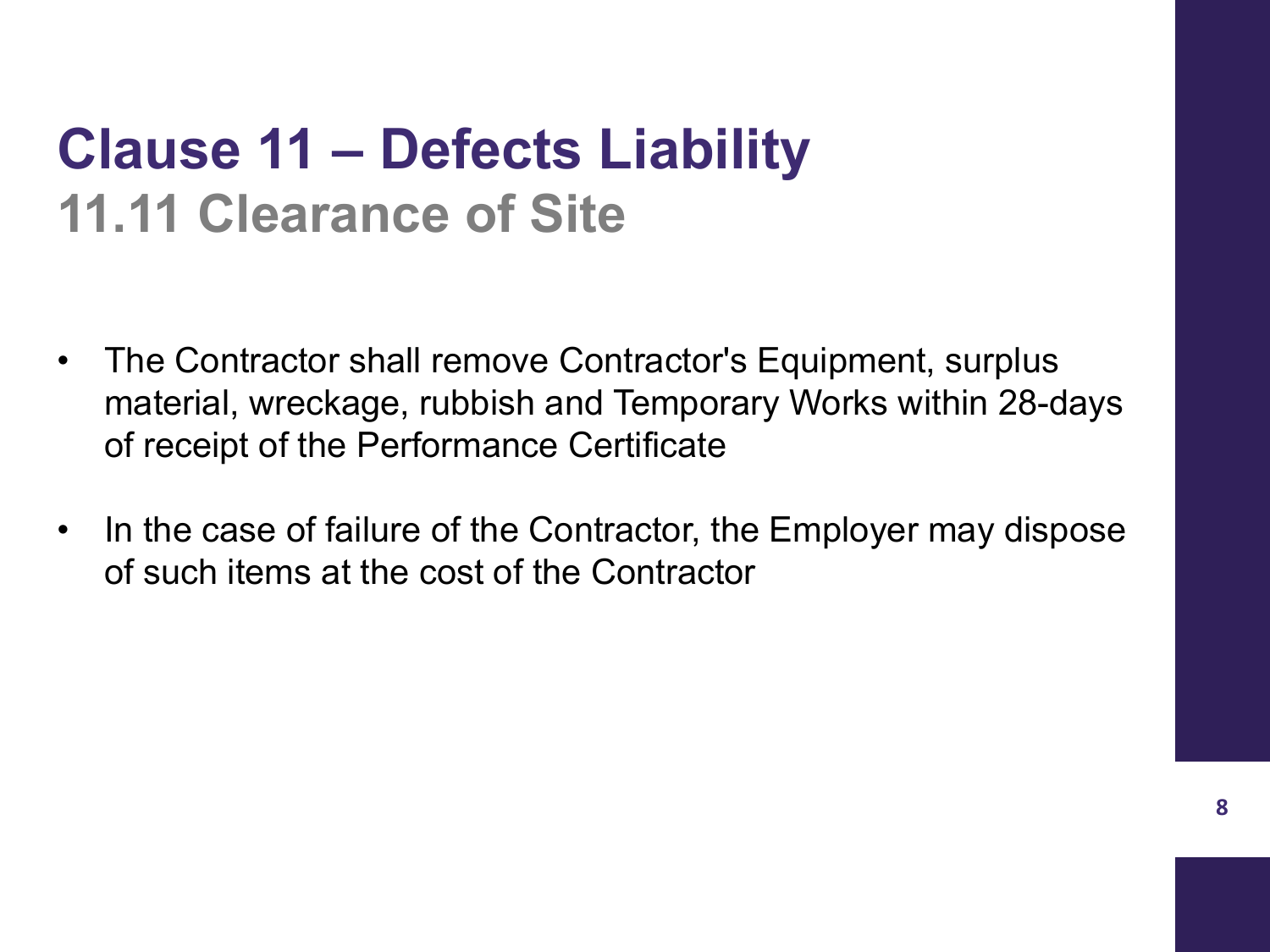## **Clause 11 – Defects Liability Defects Liability Process**

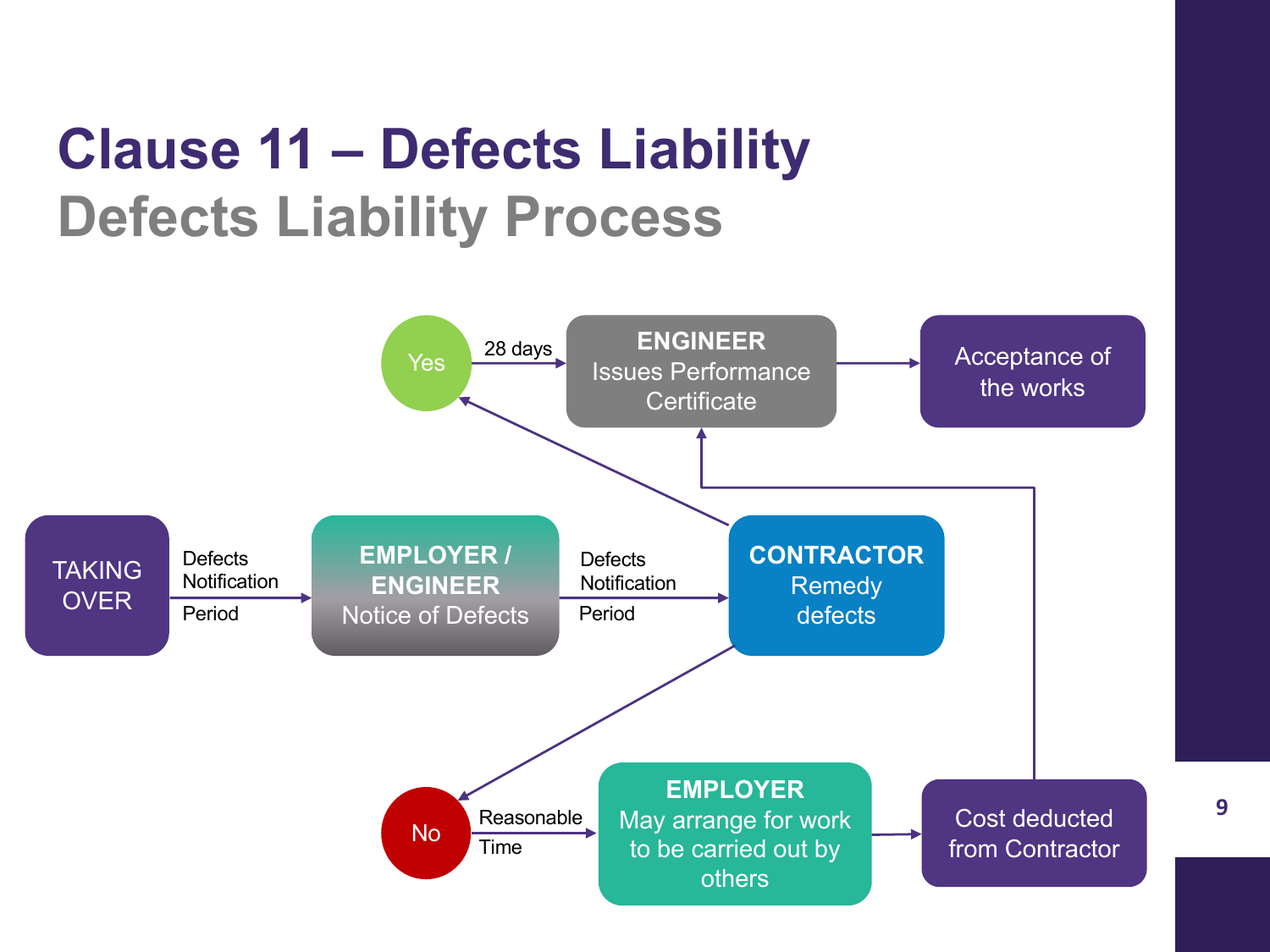#### **Clause 12 – Tests After Completion (Yellow Book) 12.1 Procedure for Tests After Completion**

- Tests after Completion are carried out by the Employer to verify that the project still complies with performance requirements
- For these provisions to be applicable, Tests After Completion need to be specified
- The Employer shall:
	- Provide all electricity, equipment, fuel, instruments, labour, materials and suitably qualified and experienced staff
	- Carry out the Tests after Completion in accordance with the manuals and guidance provided by the Contractor
	- Give the Contractor notice of the date when the Tests after Completion will be carried out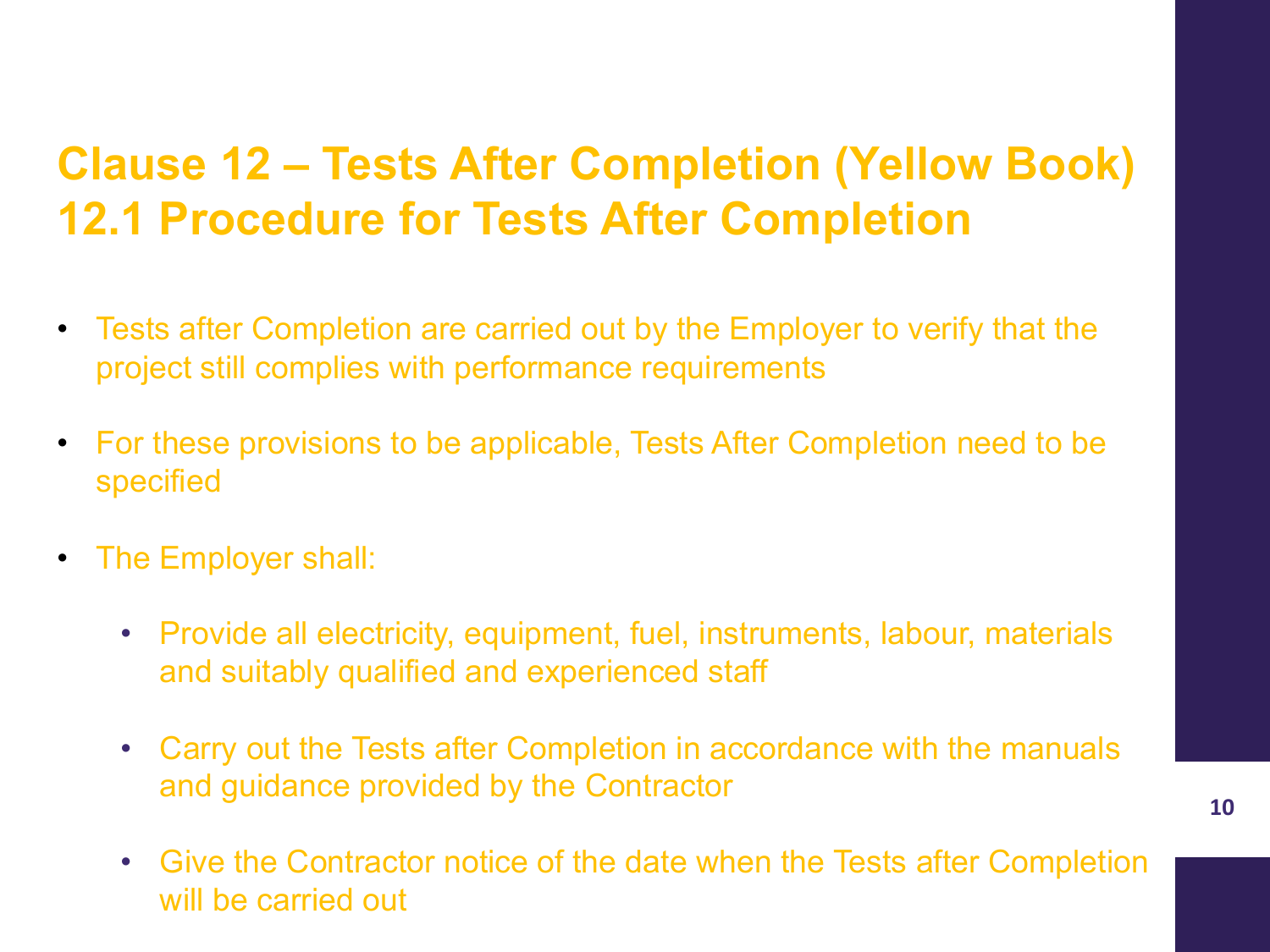#### **Clause 12 – Tests After Completion (Yellow Book) 12.1 Procedure for Tests After Completion**

- If the Contractor does not attend, the Employer may proceed and the Contactor shall accept the results
- The Employer and Contractor shall jointly compile and evaluate the results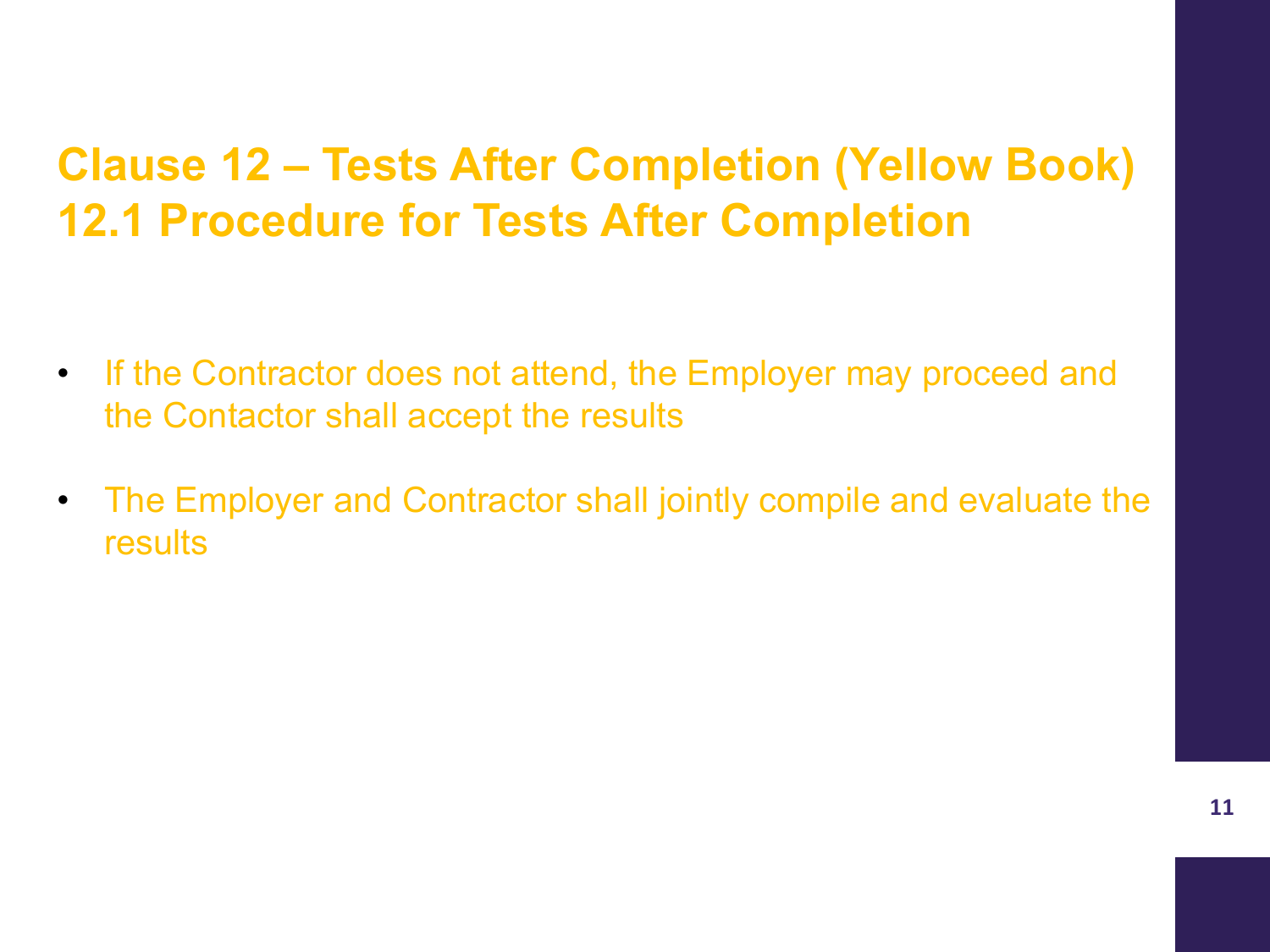#### **Clause 12 – Tests After Completion (Yellow Book) 12.2 Delayed Tests**

- If the Contractor incurs Cost attributable to the Employer, he shall give notice and be entitled to the payment of Cost plus reasonable profit
- The Engineer shall agree or determine the matters
- If the tests cannot be completed within the Defects Notification Period for reasons not applicable to the Contractor, the works shall be deemed to have passed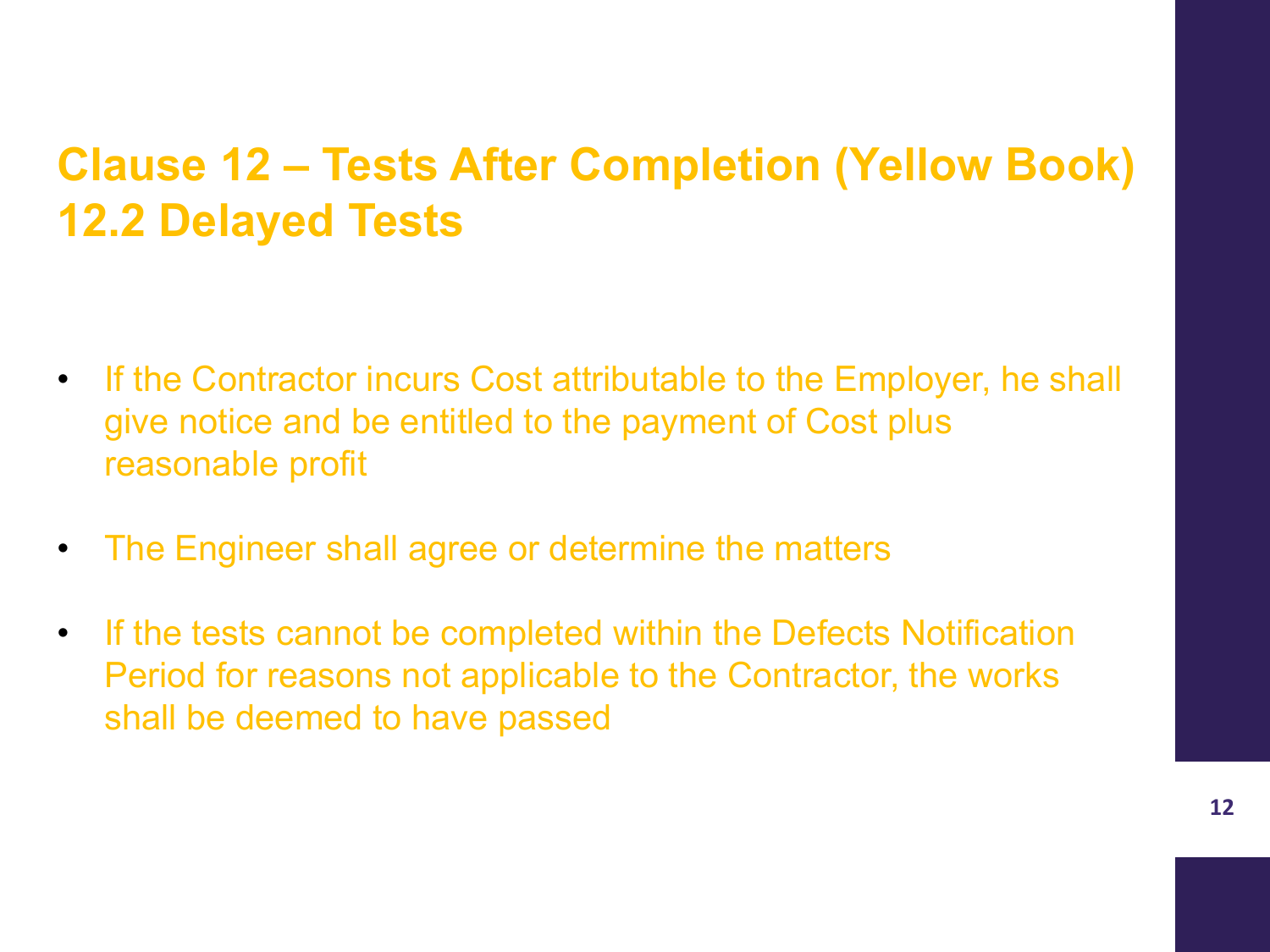#### **Clause 12 – Tests After Completion (Yellow Book) 12.4 Failure to Pass Tests after Completion**

- If the following applies:
	- The Works or a Section fail the tests
	- Compensation is defined in the Contract
	- The Contractor pays the compensation
- The tests will be deemed to have passed